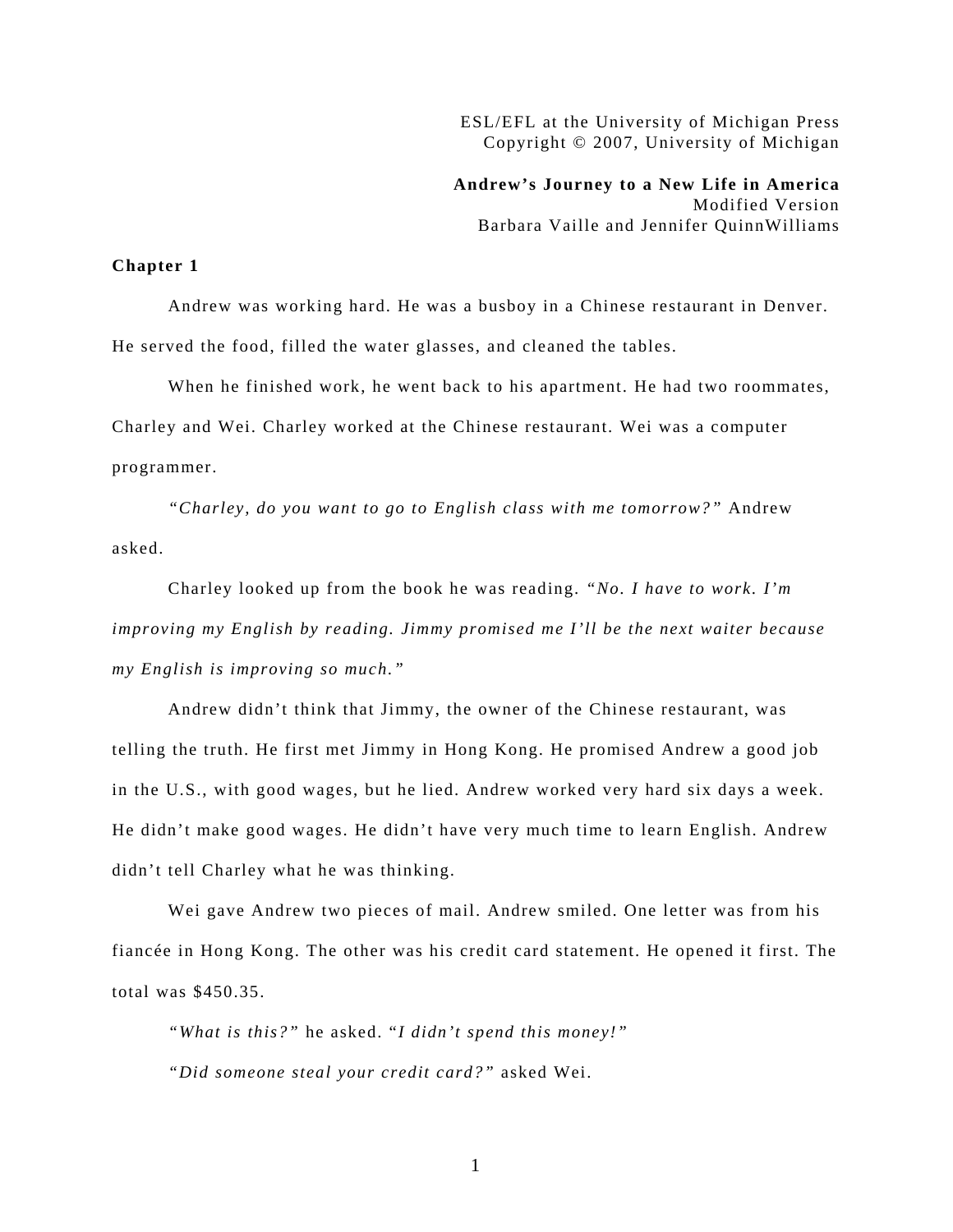*"No, it's right here."* Andrew showed him his card.

Wei took the bill and the card and looked at them carefully. *"Call this phone number and say,* 'There is a problem with my credit statement. I was billed for a charge I didn't make,'" he said.

Andrew repeated the phrases. Then he called. An automated voice answered. He didn't understand the first sentence. He hung up.

*"It's too hard,"* he said. *"It's easier to explain in person."*

Wei sighed. *"Do you want me to call for you?"*

Andrew felt embarrassed. This was his problem. But \$450 was a lot of money. He wanted Wei's help. *"Yes, thank you,"* said Andrew.

Wei talked to someone from the credit card company. When he was done, he said, "*You only have to pay \$50, and the company cancelled your card. But the person who used your card must have the card number and some personal information about you. He may be using your identity to open new accounts or borrow money. It's called*  identity theft. *You should order your credit report."* 

Charley spoke up. *"Andrew, ask Jimmy for help with that!"*

Andrew didn't like to ask Jimmy for help. Jimmy never did anything for anyone for free. But he answered, *"Okay, I'll talk to him tomorrow."* 

Andrew went to his bedroom. He was tired and confused. He opened the letter from YaoLin. There was a photograph of her inside. She was so pretty. The letter said: